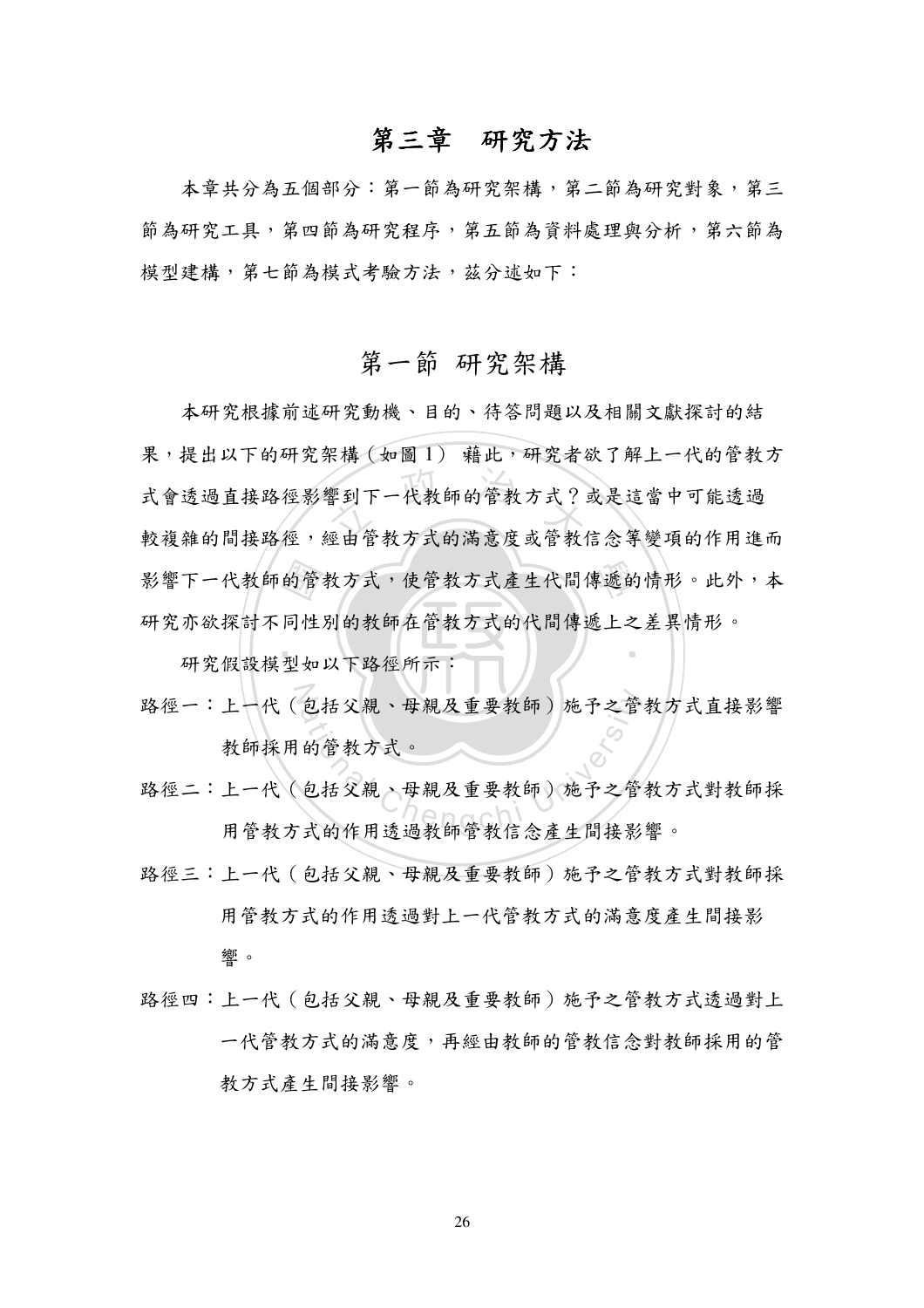

本研究的樣本預計以立意取樣的方法,抽取台灣地區國民中學的班導 師。由該導師自陳回憶其父母所施予的管教方式、重要教師(在過去教育 過程中對其影響最大、印象最深刻的)所施予的管教方式,及自身的管教 信念與採用的管教方式。

樣本分配全台灣各地區之國中教師,發出共1500份問卷,經回收及 整理後,將作答不完整、明顯亂填答等問卷予以刪除後,共得有效問卷 1290,其中男性教師有596人,女性教師有694人,呈近乎均等的分配, 樣本分配如下表 1 所示。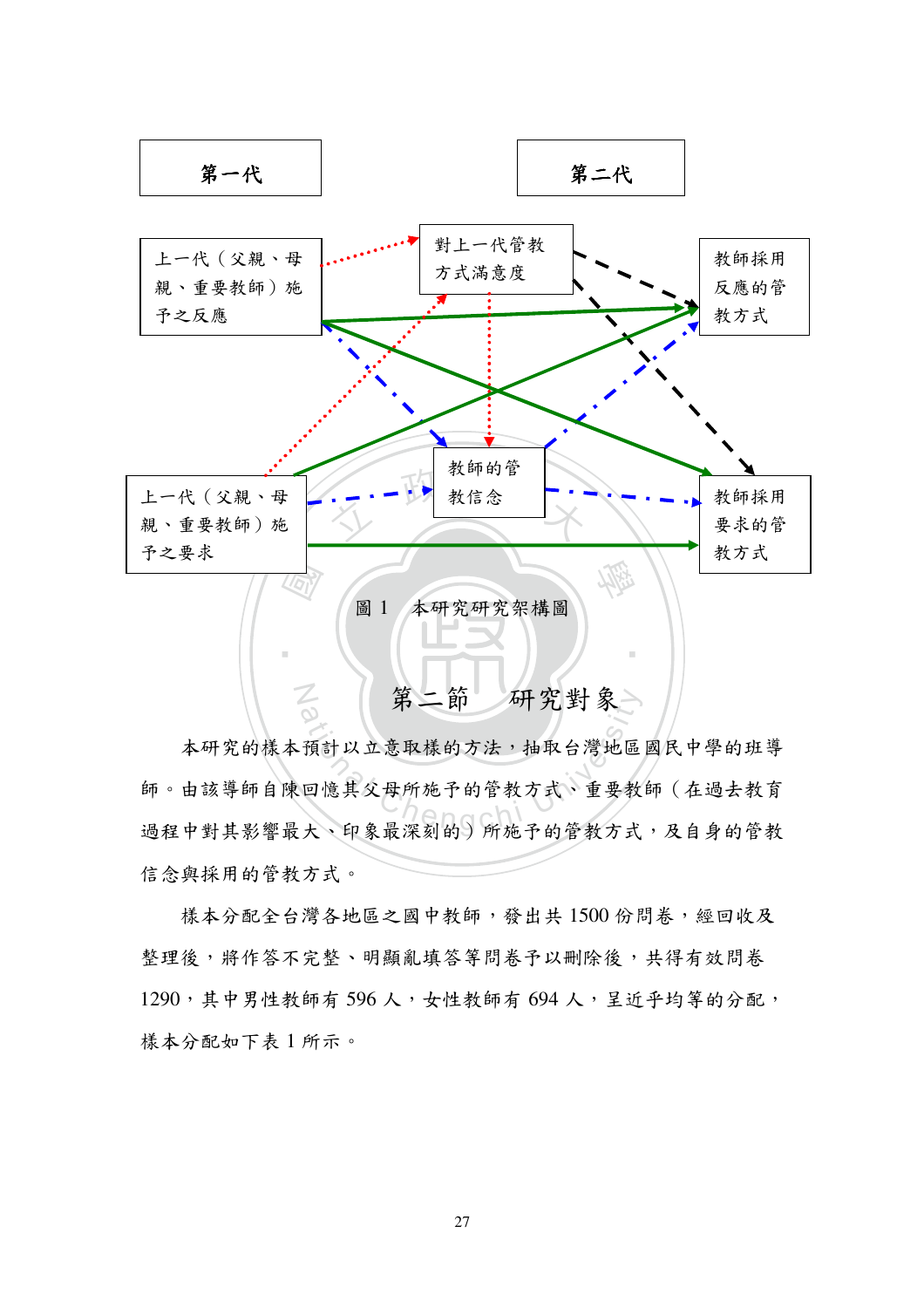|  | 表 1 本研究施測樣本之學校、性別分佈表 |  |
|--|----------------------|--|
|--|----------------------|--|

| 學校      | 性別                                      |                 | 總數   |
|---------|-----------------------------------------|-----------------|------|
|         | 男                                       | 女               |      |
| 台北縣江翠國中 | 35                                      | 22              | 57   |
| 台北市義學國中 | 15                                      | 30              | 45   |
| 台北市金華國中 | 23                                      | 9               | 32   |
| 台北縣板橋國中 | 30                                      | 8               | 38   |
| 台北縣新埔國中 | 45                                      | 19              | 64   |
| 桃園縣文昌國中 | 19                                      | 39              | 58   |
| 南投縣草屯國中 | 16                                      | 48              | 64   |
| 台南縣大橋國中 | 17                                      | 32              | 49   |
| 新竹市培英國中 | 42                                      | 21              | 63   |
| 台中縣太平國中 | 38                                      | 32              | 70   |
| 新竹縣虎林國中 | 16                                      | 24              | 40   |
| 台中市光明國中 | 18                                      | 25              | 43   |
| 台中市安和國中 | 13                                      | 24              | 37   |
| 高雄市橋頭國中 | $\overline{7}$                          | 19              | 26   |
| 基隆縣銘傳國中 | 9                                       | ш<br>$17\,$     | 26   |
| 雲林縣斗六國中 | 9                                       | 12              | 21   |
| 彰化縣溪州國中 | 8                                       | 12              | 20   |
| 彰化縣文昌國中 | 12                                      | $\frac{13}{19}$ | 25   |
| 宜蘭縣復興國中 | $\frac{1}{2}$ $\frac{C_{h_0}}{C_{h_0}}$ |                 | 40   |
| 花蓮縣員山國中 |                                         | 15              | 25   |
| 台中市居仁國中 | Ι                                       | 29              | 36   |
| 台中縣長億國中 | 16                                      | 24              | 40   |
| 屏東縣明正國中 | 34                                      | 39              | 73   |
| 高雄市道明中學 | 37                                      | 48              | 85   |
| 高雄市陽明國中 | 48                                      | 35              | 83   |
| 台中市雙十國中 | 28                                      | 42              | 70   |
| 台中縣明道中學 | 23                                      | 37              | 60   |
| 總數      | 596                                     | 694             | 1290 |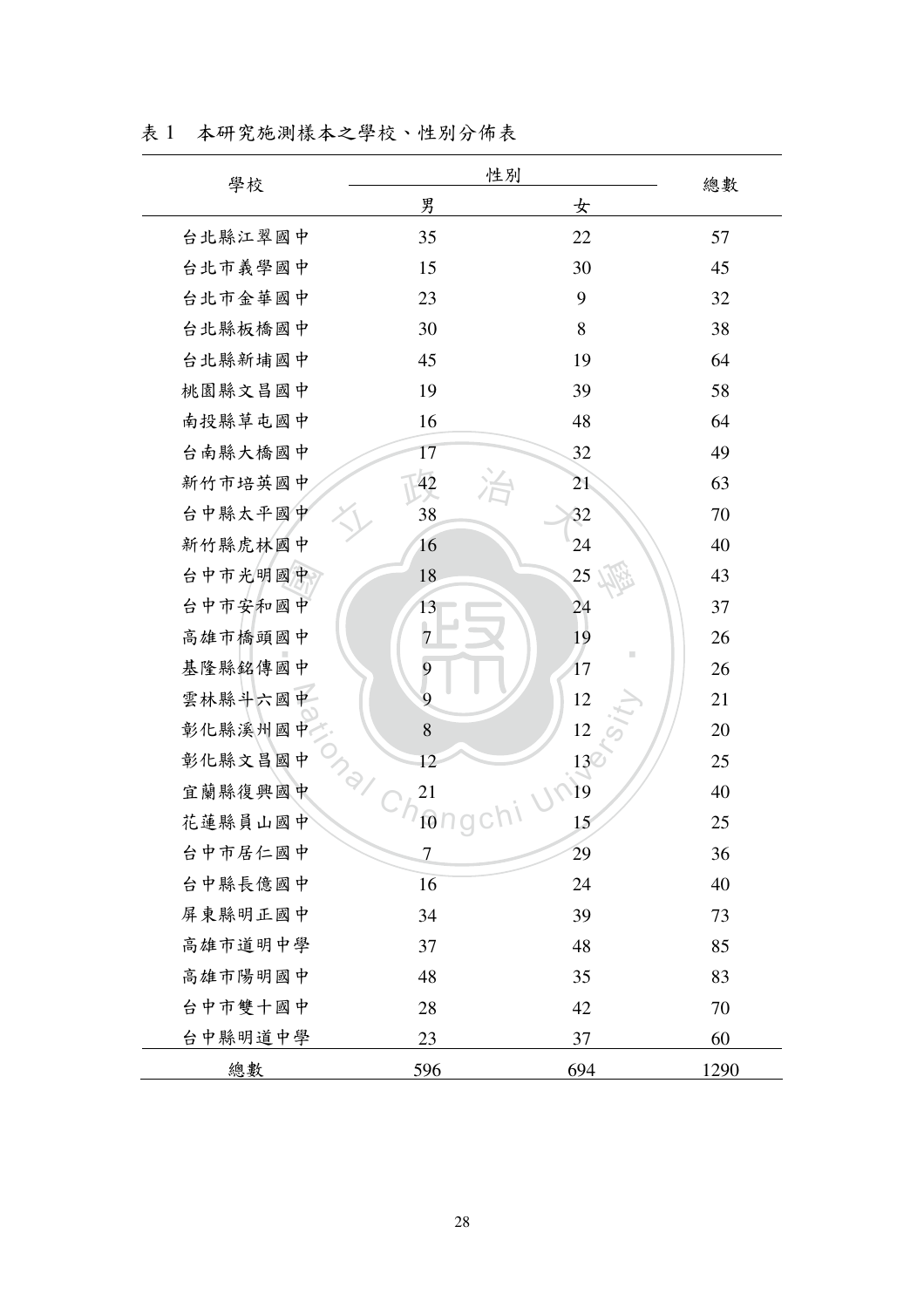#### 第三節 研究工具

本研究所使用的研究工具分為二個部分,第一部份為教師回憶上一代 管教方式的研究工具,其中包括有教師管教方式及滿意度量表、父母管教 方式及滿意度量表等量表,第二部份則為教師自陳部分自身管教方式與管 教信念的研究工具,其中包括教師管教信念量表及教師自陳管教方式量 表,以下分別詳細說明之。

#### 壹、 教師管教方式及滿意度量表

一、量表内容

評量學生在平常的校園生活中,教師所給予的反應及要求或規定的情況。分為「要求」與「反應」兩個變項,分別為教師對學生行為常做 人 政 治 木 况。分為 要求」與 以應」兩個變項,分別為教師對学生行為常做 之「要求」及教師對學生行為表現常所做之「反應」 全部共計 20 題, 10題。本研究以此量表做為教師回憶过<br>之評量,而除探討教師施予之管教方式<br>用之各種管教方式的滿意程度。 本研究所採用的教師管教方式量表為孫旻儀(2005)所編,用來 要求與反應各10題。本研究以此量表做為教師回憶過去重要教師施 予之管教方式文书是評量,而除探討教師施予之管教方式外,亦同時探討 學生對教師採用之各種管教方式的滿意程度。

二、量表形式與計分

量表的計分方面,運用 Likert 式五點量表,分為五個等級,分別 為「從不」、很少」、有時」、常常」、總是」 而分別給予 1、2、3、 4、5分,所得總分越高,代表教師越常採用這種管教方式。在管教滿 意度方面,將「非常滿意」到「不滿意」間劃分為五點,而分別給予 5、4、3、2、1分。總分越高,表示對教師的管教方式愈滿意。

三、量表信效度檢核

在教師管教方式量表部分,經過孫旻儀 (2005) 預試結果,測得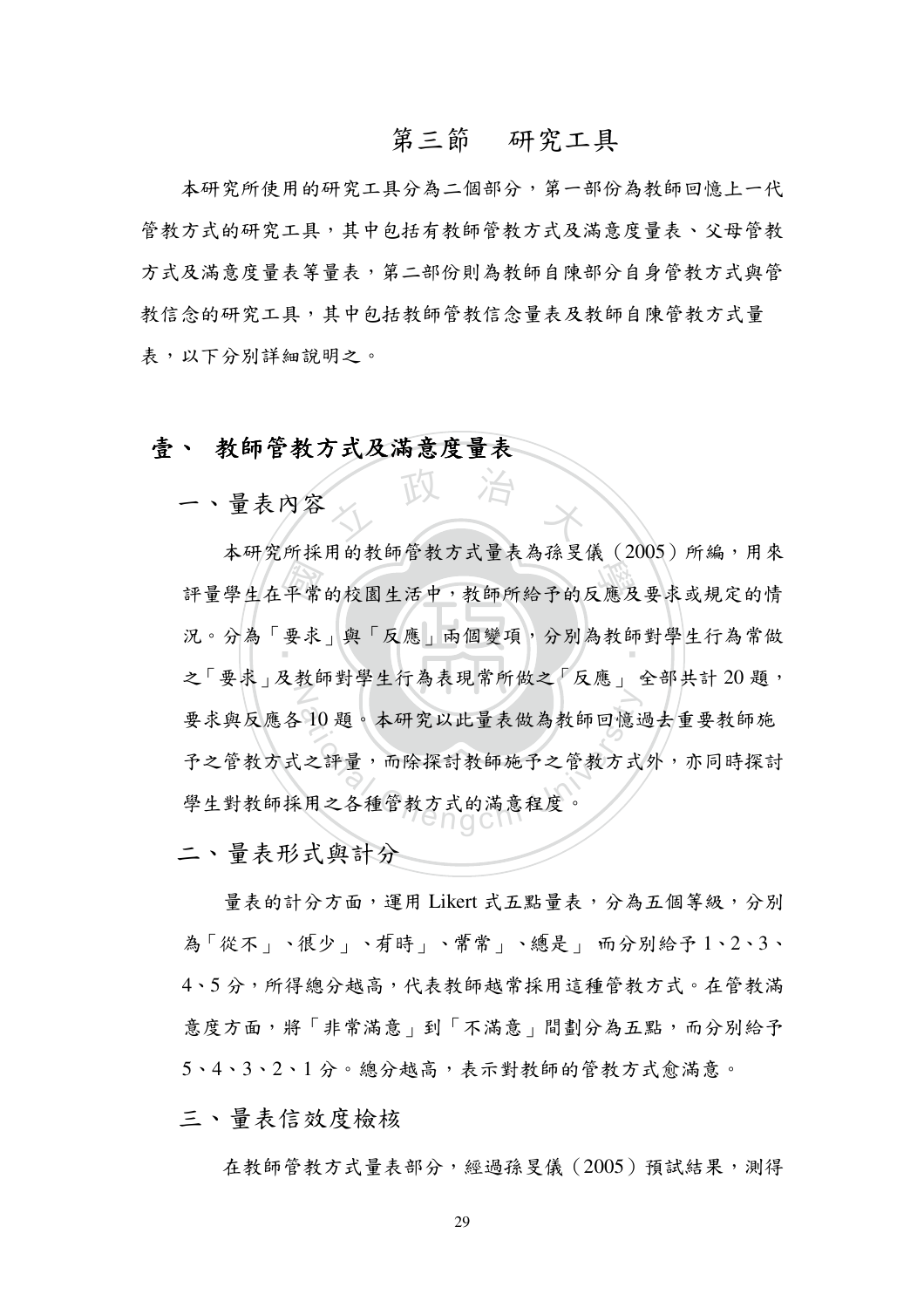內部一致性信度 Cronbach α 係數為.91, 顯示內部一致高, 信度頗佳。

根據因素分析的結果, 所得 KMO 值為.932, 根據邱皓政 (2002) 代表因素分析適合性極佳,且整個量表抽取之因素與理論建構大致相 符,並可獲得適當的解釋量,故本問卷之效度良好。

並經孫旻儀 (2005) 的驗證性因素分析結果顯示, 不論在整體或 個別的測量、結構模式方面,此量表皆能獲得理想之實徵數據的支 持,並具有良好的適配結果,顯示本量表的效度良好。

至於管教方式滿意度量表部分,經本研究預試結果,測得內部  $-\frac{1}{2}$ 致性信度 Cronbach  $\alpha$  係數為.95, 顯示內部一致高, 信度頗佳。

 國 學 ಄Ǵ٠ёᕇளޑှញໆǴࡺҁୢڔϐਏؼࡋӳǶ <sup>立</sup> <sup>政</sup> <sup>治</sup> <sup>大</sup> 且根據因素分析的結果,所得 KMO 值為.87,根據邱皓政(2002) 代表因素分析適合性極佳,且整個量表抽取之因素與理論建構大致相

‧

## 贰丶 父母官教万式及祸惠度重表

量表內容

《以入人》心理化<br>内容<br>採用的父母管教方式及满意度量表為王<br>·管教方式及満意度量表, ·量表的向度 本研究所採用的父母管教方式及滿意度量表為王鍾和 (1993) 所 編製之「父母管教方式及滿意度量表」, 量表的向度分為二, 一為父 母在日常生活中所給予子女的「要求」(-15題) 另一則為父母在日 常生活中所給予子女的「反應」 (6-30題) 共計 30題。並分為父親 版本和母親版本。此外,除探討管教方式外,亦同時探討教師對其父 母採用之各種管教方式的滿意程度。

二、 量表形式與計分

量表計分方式分為五個等級,分別為「從不」、很少」、有時」、 「經常」、總是 」 而分別給予 1、2、3、4、5 分,得分越高者,代 表其父母常採用此種管教方式。在管教滿意度方面,將「非常滿意」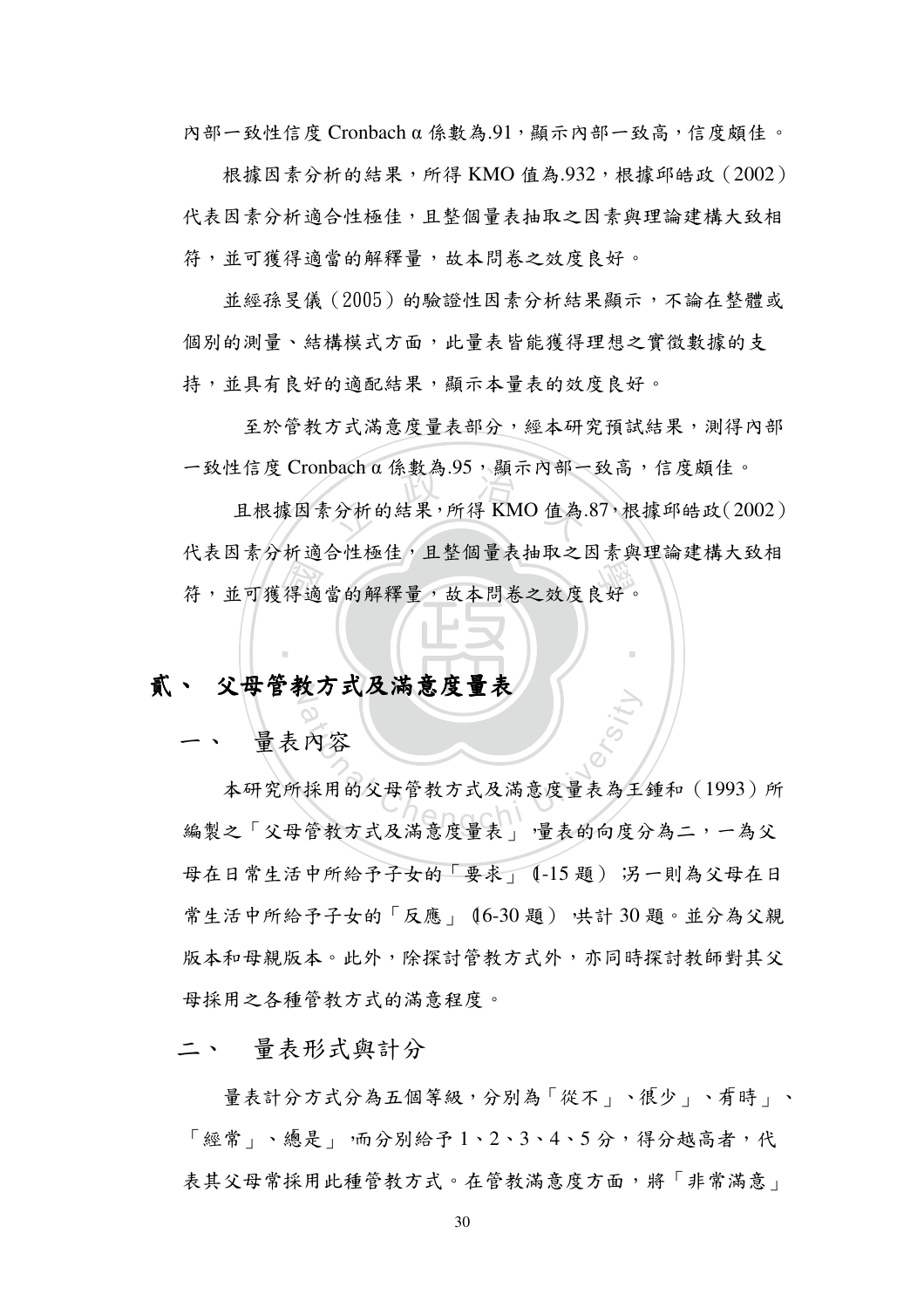到「最不滿意」間劃分為五點,而分別給予5、4、3、2、1分。總分 越高,表示對教師的管教方式愈滿意。

#### 三、 量表信效度檢核

經王鍾和 (1993) 預試後, 所得量表之建構效度良好, 且所得之 Cronbach α 係數各為.93 (父親版本)及.91 (母親版本) 代表量表之 內部一致性信度良好。

度良好。<br>参、教師管教信念量表  $\Delta E$ 於滿意度量表之部分,根據本研究結果所得之, Cronbach a 係 數各為.99(父親版本)及.99(母親版本) 代表量表之內部一致性信 度良好。

一、 厘衣内谷

表內採 本研究所採用之教師官教信念重表為研究者所目編的 教師官教<br>-N ۺߞໆ߄ȩǴ၁ಒޑጓᇙၸำ၁ߕـᒵ Ƕໆޑ߄ӛࡋϩࣁΒǴӅी AF人本主義取向」及「行為主義取向<br>のクランストンの<br>形式與計分engchi University 16 題題目,包含「人本主義取向」及「行為主義取向」兩個量表,分 別各8題。

學

量表形式與計分enachi

量表計分方面,採用五點量表,由教師依據自己對每一題敘述的 真實想法,在「非常不同意」、不同意」、有點同意」、天致同意」、 「非常同意」等選項中,圈選一個與自己感受最為符合的答案。

計分方式由「非常不同意」到「非常同意」分別給予1、2、3、4、 5分。行為主義分量表則反向計分,因此,分數越高則代表教師的管 教信念偏向人本主義取向;反之,則代表教師的管教信念偏向行為主 義取向。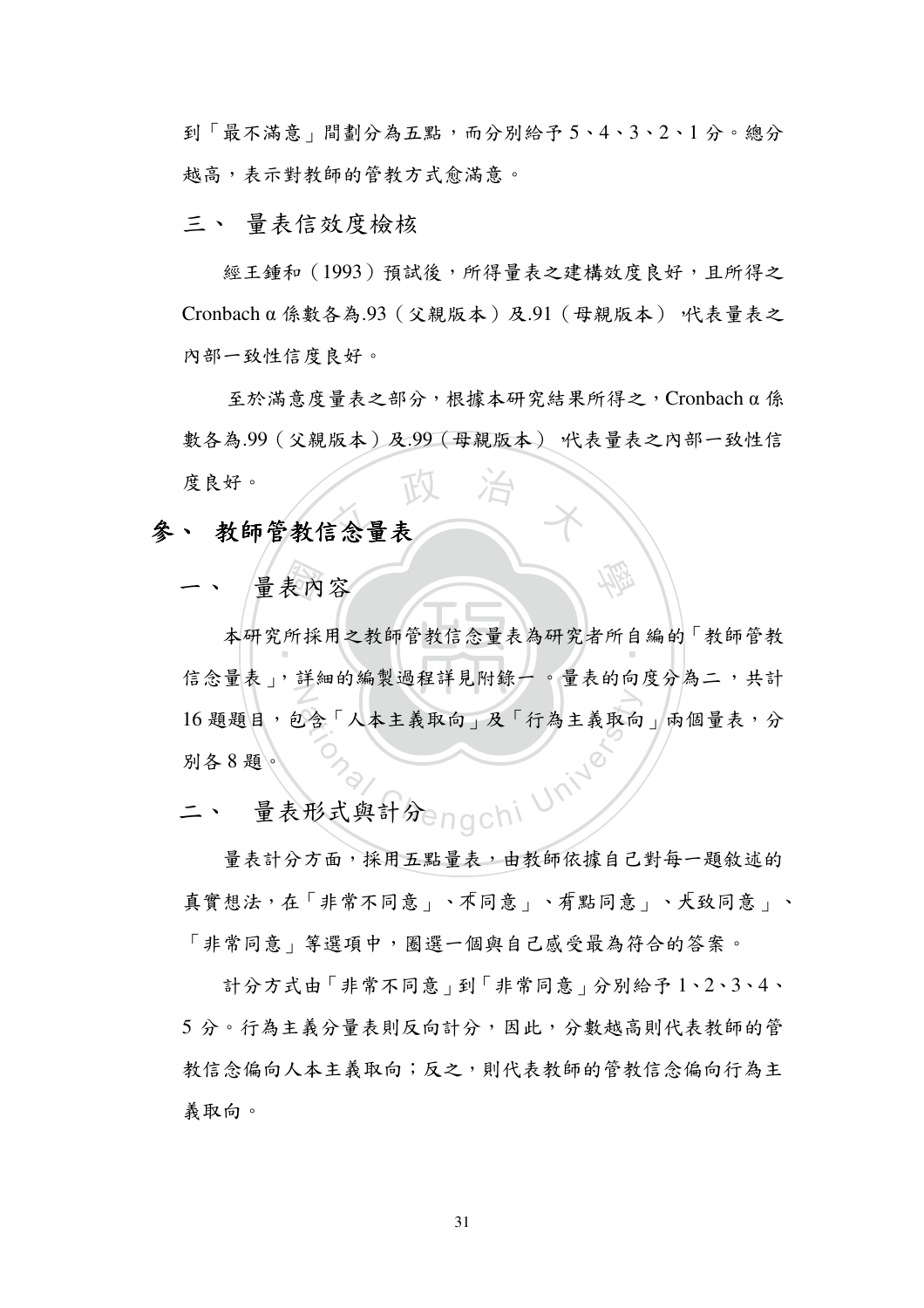#### 三、 量表信效度檢核

 $\pm \frac{1}{2}$  本量表經過研究者預試結果, 測得內部一致性信度 Cronbach a 係 數為 0.80, 顯示內部一致性高, 信度頗佳。

另外, 根據因素分析的結果, 所得 KMO 值為.82, 根據邱皓政 (2002)代表因素分析適合性極佳,且整個量表抽取之因素與理論建 構大致相符,並可獲得適當的解釋量 (53.98%) 放本問卷之效度良 好。

## 教方式量表 治 拝丶 教師目陳官教刀式重衣

一、量表內容

所採 本研究所採用的教師自陳管教方式量表為陳敏瑜 (2007) 修訂孫 旻儀 (2005) 之教師管教方式量表所編製之「教師管教策略量表」, 用 米 評 重 國 屮 教 帥 對 具 目 身 仕 十 常 的 校 国 生 沽 屮 , 所 给 寸 学 生 的 及 應<br>一 的情況。分為「要求」與「反應」兩個<br><br><br>研究針對國中教師 250 人及任課班級各<br> 及要永或規定的情况。分為「要永」與「反應」兩個向度。全部共計 20題,要求與反應各10題。

另經由本研究針對國中教師 250 人及任課班級各 10 名學生進行 預試,回收有效問卷共教師問卷 244 份,學生問卷 2468 份,依據師 生填答結果進行相關分析, 刪除相關度較低的題目, 最後得到要求與 反應各7題,共14題。師生針對教師管教方式的填答相關,反應量 表達.80,要求量表相關達.79,皆達顯著,顯示師生對此量表的填答 具有良好的一致性。其題目分配如下表2所示:

32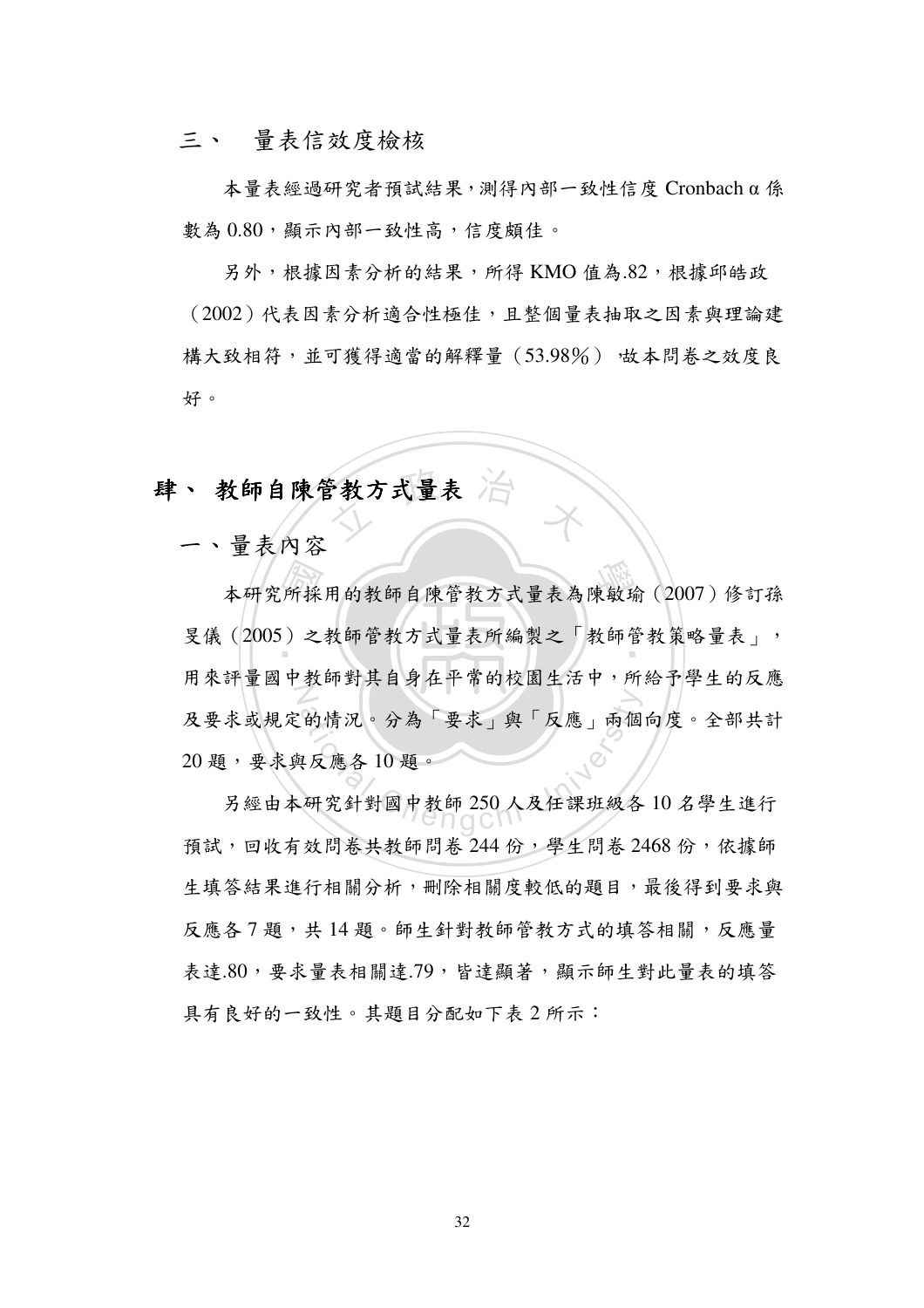| 因素 | 題 | 號                     | 題數   |
|----|---|-----------------------|------|
|    |   | 教師要求 6、7、8、9、10、13、14 | 7題   |
|    |   | 教師反應 1、2、3、4、5、11、12  | 7題   |
| 總數 |   |                       | 14 題 |

表 2 「教師自陳管教方式量表」各因素與題目分配

二、量表形式與計分

方式;反應」量表總分越高,代表教師採用越多「反應」的管教方<br>式。 少」、有時」、常常」、總是」 ‧ 量表的計分方面, 運用 Likert 式五點量表, 分為五個等級, 分別 為「從不」、很少」、有時」、常常」、總是」 而分別給予 1、2、3、 4、5分,「要求」量表總分越高,代表教師採用越多「要求」的管教 式。

二、重衣信效度檢极

a 通陳敏瑜 (2007) 正式施測結果,「教自度 Cronbach α 係數為 0.79,「教師反應」 本量表經過陳敏瑜 (2007) 正式施測結果,「教師要求」量表之 內部一致性信度 Cronbach α 係數為 0.79,「教師反應」量表之內部一 致性信度 Cronbach α 係數為  $0.80$ , 顯示兩量表之內部一致性尚佳,信 度尚佳。

根據因素分析的結果,所得 KMO 值為.932,根據邱皓政 (2002) 代表因素分析適合性極佳,且整個量表抽取之因素與理論建構大致相 符,並可獲得適當的解釋量 (40.03%)。

而依據本研究預試結果, 量表所得的解釋量達 50.86%, 毀師要 求 | 量表之內部一致性信度 Cronbach α 係數為 0.82, 「教師反應 | 量 表之內部一致性信度 Cronbach α 係數為 0.86。

綜合上述指標,顯示本問卷之信效度良好。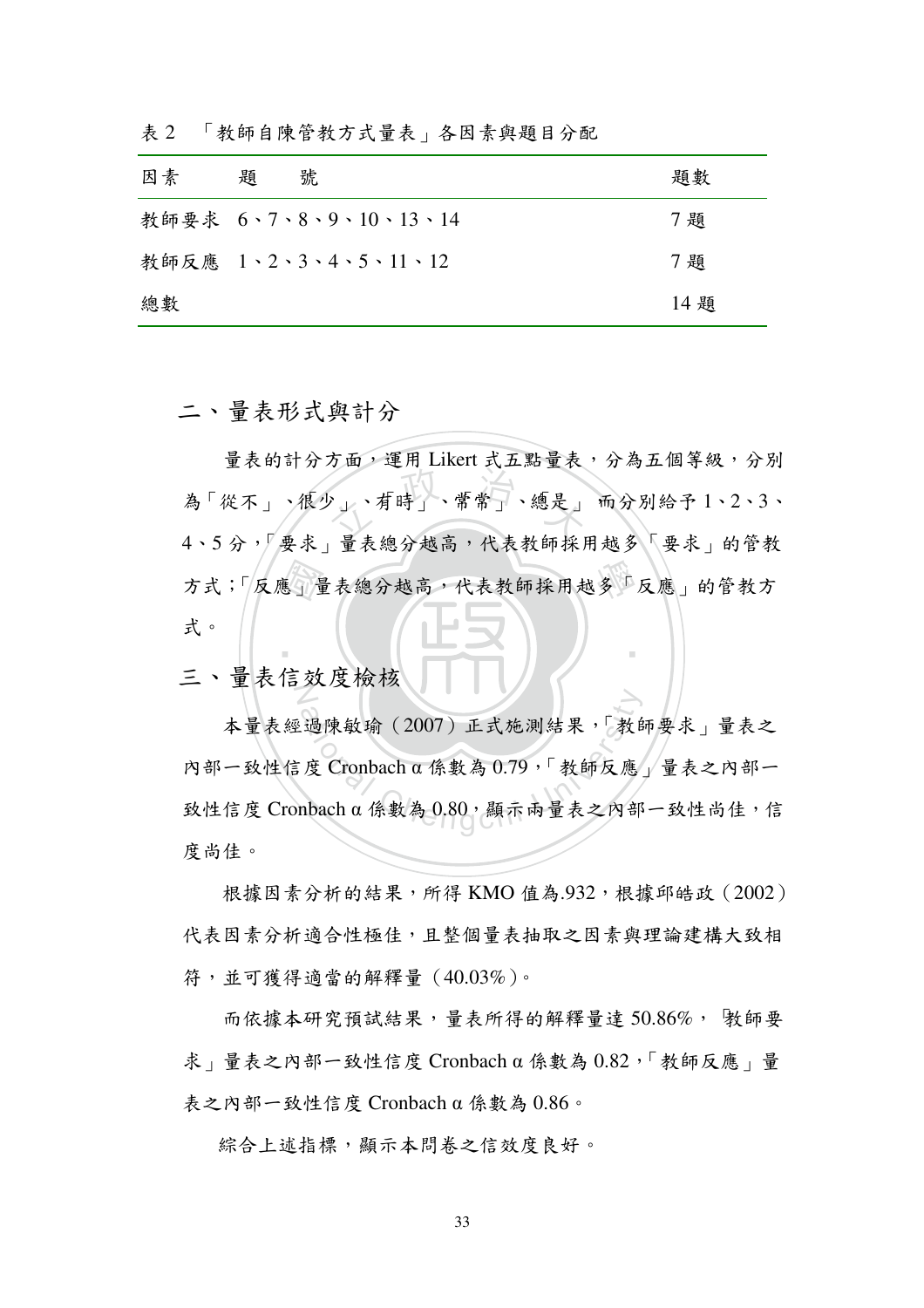#### 第四節 研究程序

本研究之研究程序可以分成四個主要部分:文獻蒐集與整理、研究工 具的編製與選擇、問卷的實施以及研究結果的撰寫,以下茲分述如下:

#### 壹、 文獻 蒐集與整理

研究者自 2007 年五月開始進行蒐集與閱讀相關文獻,至 2007 年九月 確定研究主題及研究架構,並著手進行研究工作的規劃與研究工具編製。

## 5編製與選擇 贰丶 研究工具的编袈舆送择

表 所編 为式及滿意度量表、教師自陳管教方式量表、教師管教信念量表,前二者 皆採用過去学者所編製之具有艮奸信效度之重表, '教師目陳官教乃式重 表」則奓考過云学者編制之 学生填合版本」進行修編為 教師目陳版本」, 表」則由研究者與指導教授,根據本研<br>經過預試結果分析,為具有良好信效度 本研究所採用之研究工具共計教師管教方式及滿意度量表、父母管教 「教師管教信念量表」則由研究者與指導教授,根據本研究之研究向度與 YA 谷所編袈而成, 經過損試結未分析, 為具有民対信效度之重表。

#### 參、 研究對象確認

本研究之研究對象,預計以立意取樣方式,委請目前服務於台灣地區 北、中、南、東區多所國中之教師協助,以國中的班級導師為抽樣對象。

#### 肆、 問卷的實施

本研究於施測前,先與選定學校聯繫,安排施測時間,研究者盡可能 親自前往施測,問卷調查的時間為 2008 年4月底至 2008 年6月底。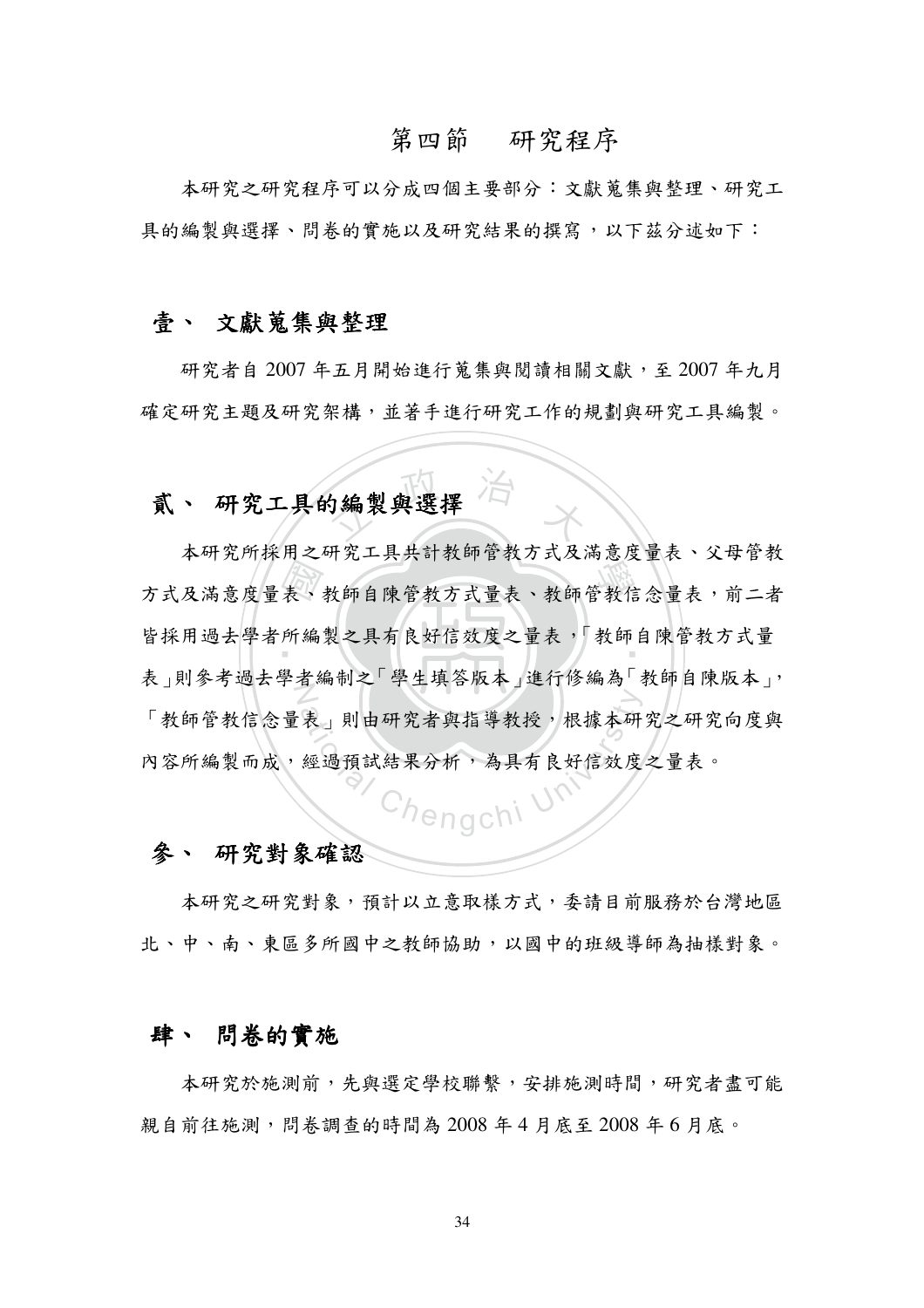#### 伍、 統計處理與結果分析

待研究資料收集齊全後,進行有關之統計處理與分析。

#### 陸、 撰寫研究報告

統整研究所有相關資料,完成本研究報告之撰寫。

### 第五節 資料處理與分析

本研究經調查所蒐集的資料,預計採用 SPSS11.5 for Windows 套裝程 式及 LISREL8.7 版進行分析。針對本研究之研究假設與待答問題,所採用 之統計方法說明如下:

#### 壹、 效度分析

本研究以因素分析中的主成分分析法及内容建構效度,作為編選「教 師管教信念量表」、 教師自陳管教方式量表」的量表題目及效度考驗之依 hengchi 據。

#### 貳、 信度分析

針對本研究所使用之「教師管教信念量表」、 教師自陳管教方式量 表」,以内部一致性 Cronbach α 進行信度分析。

#### 描述統計 參、

本研究以平均數、標準差等描述統計方法來回答研究問題一。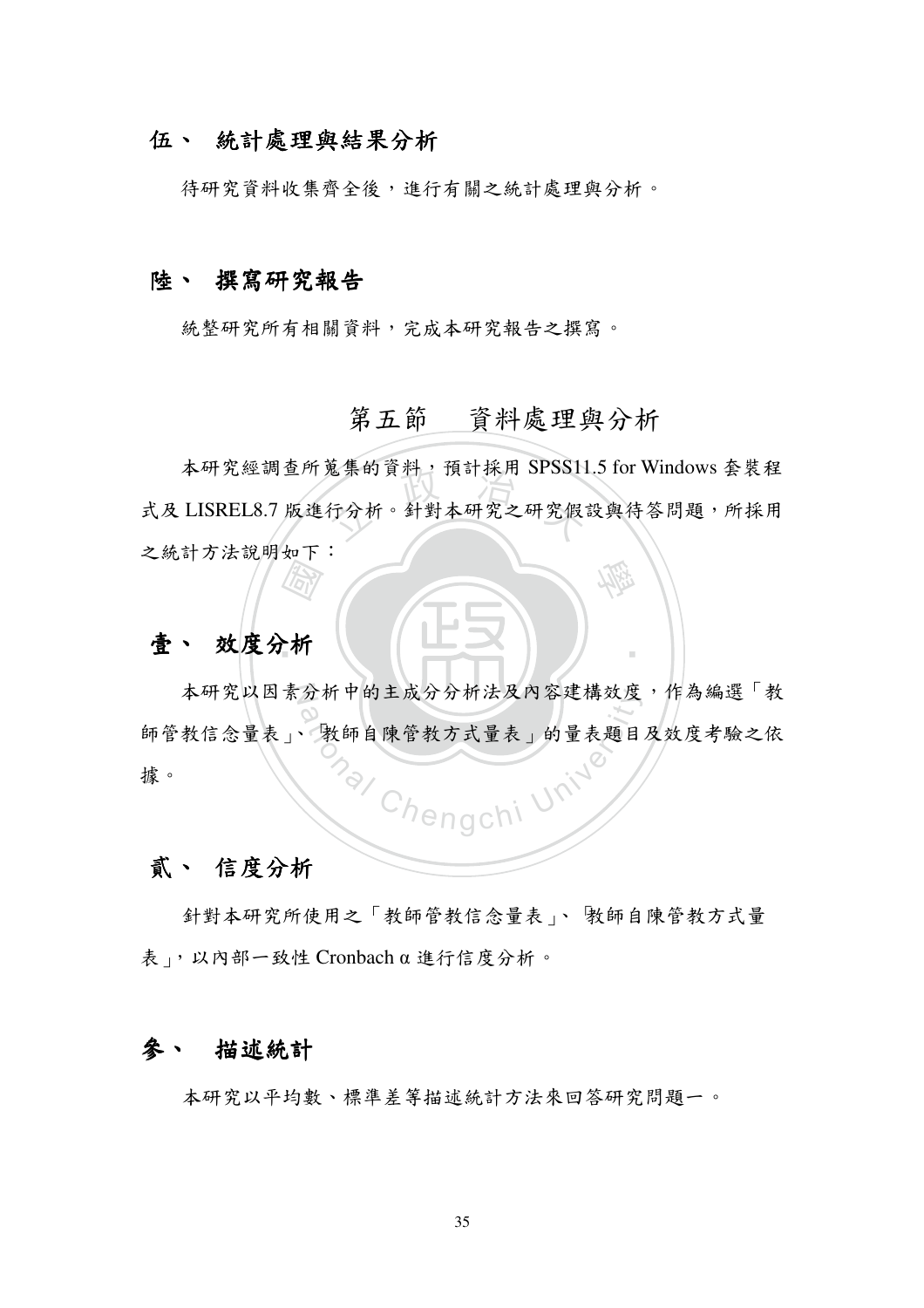#### 肆、 Pearson 積差相關

本研究以 Pearson 積差相關考驗「教師自陳管教方式量表」的師生填 答之相關情形。並以 Pearson 積差相關考驗上一代 (包括父親、母親及重 要教師)施予的管教方式在国情形。

#### 伍、 t考驗

本研究以t考驗不同性別的受試者在受到上一代的管教方式及滿意 度、自身管教信念和自身管教方式上的差異。

## 人 政 治 木 陸、 多元逐步迴歸分析法

元逐 本研究以夕兀逐步迴蹄分析考驗假設二。

### 朱丶 結構刀程模式

エ保ス<br>方程模式 (Structural Equation Model, 育<br>師管教方式的代間傳遞模式與所蒐集到 本研究以結構方程模式 (Structural Equation Model, 簡稱 SEM) 考驗 本研究所提出的教師官教万式的代间傳遞模式與所鬼集到的觀察貧料走 否適配。

學

‧

此外,本研究亦針對不同性別之樣本群組的教師管教方式代間傳遞模 式進行多群組結構方程模式分析,考驗不同性別的教師管教方式代間傳遞 模式是否有差異。

### 第六節 模型建構

本研究的目的之一即為建構管教方式的代間傳遞的潛在關係模式,因 此,以下先以理論文獻為基礎,建構本研究之初始模式,為後續驗證建立 基礎;其次,本研究目的之一亦為分析上一代管教方式滿意度與教師信念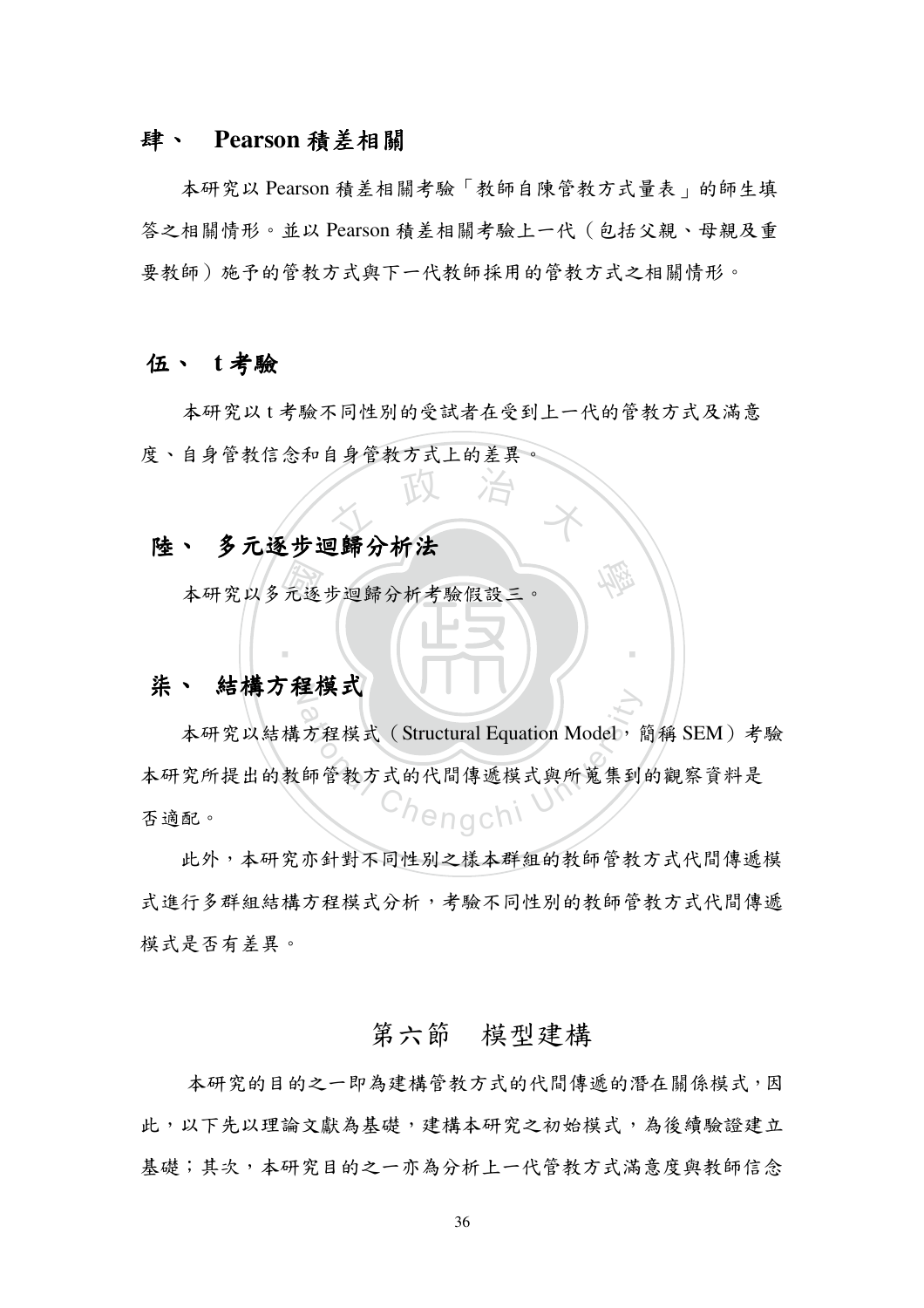是否在代間傳遞過程中扮演著中介變項的角色, 故本研究以 Baron 和 Kenny(1986)所定義的中介變項條件為基礎,建構模型A、B、C、D、E、 F六個子模型來驗證此假設,以下分別說明驗證上述研究目的所需之模型 架構。

#### 建構初始模型 壹丶

根據第二章文獻評閱結果,本研究所建構模型的意義與架構分述如 下,初始模式的路徑圖如圖2、圖3、圖4所示。

- 一、上一代管教方式與當代教師對學生所採用的管教方式之關係:從 文獻探討中發現,父母親以及上一代重要教師所採用的反應與要 求分別會對當代教師採用反應與要求的管教方式產生正向的影 響。因此,本研究假設,上一代(包括父親、母親以及重要教師) 施予反應的管教方式會對當代教師的反應產生正向的影響;上一 代(包括父親、母親以及重要教師)施予要求的管教方式亦會對當代 教師的要求產生正向的影響。
- 二、上一代管教方式滿意度與教師管教信念對管教方式代間傳遞之影 響:探討文獻發現,教師對上一代(包括父母親、重要教師)管 教方式的满意度與教師所採用的管教方式有正向的關係存在;另 外,教師的管教信念與教師採用的管教方式產生正向的關係,然 而上一代的管教方式與教師對上一代管教方式的滿意度以及教師 的管教信念間分別皆有正向的關係存在,此外,根據文獻發現, 對上一代管教方式的滿意度與教師的管教信念之間亦有緊密的關 係,且屬正向關係,因此,本研究假設管教方式滿意度與教師管 教信念分別與當代教師所採用的管教方式有直接正向的關係外, 管教方式的满意度亦透過管教信念的中介效果而間接影響當代教

37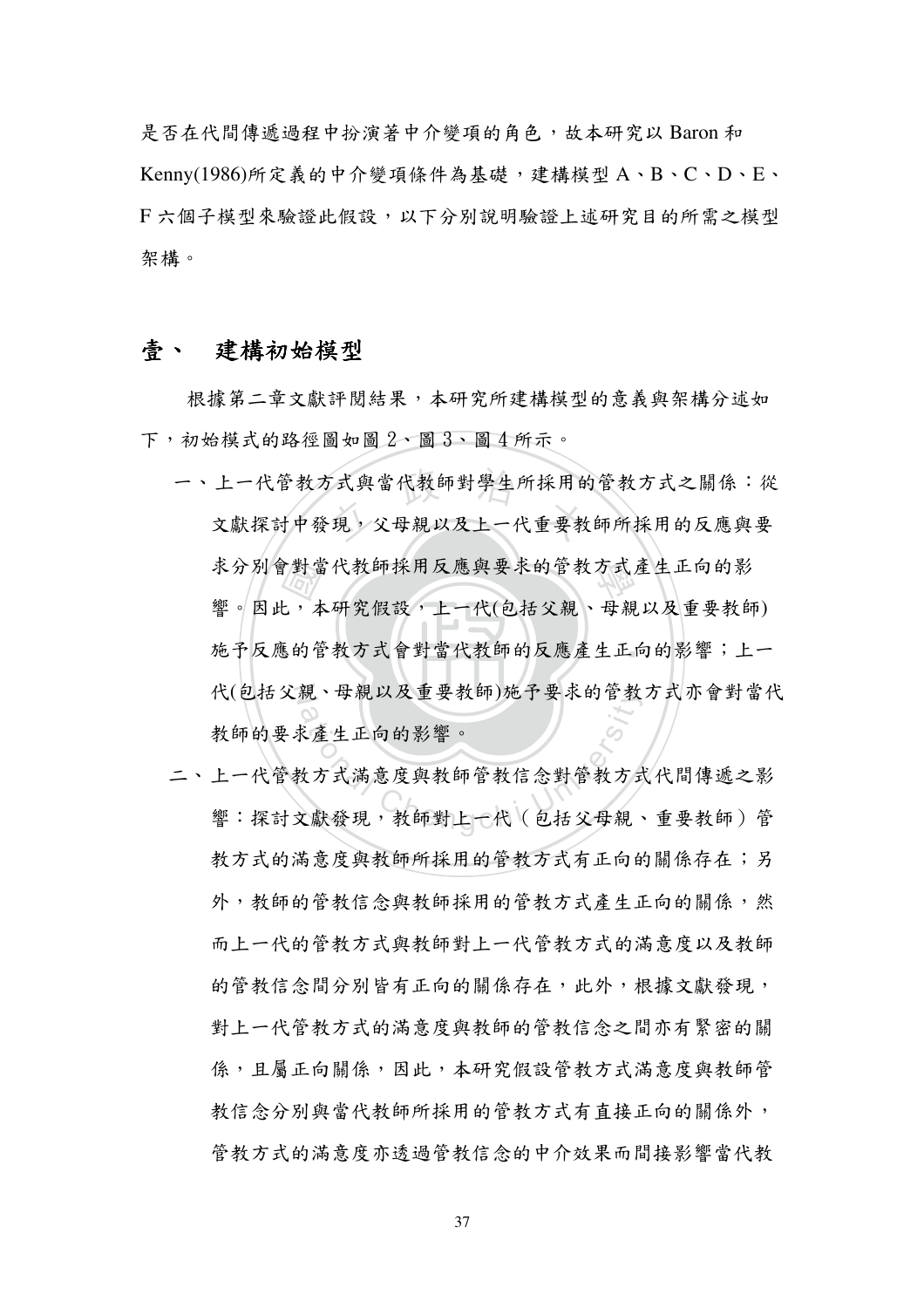師的管教方式。



#### 圖 4 初始模式三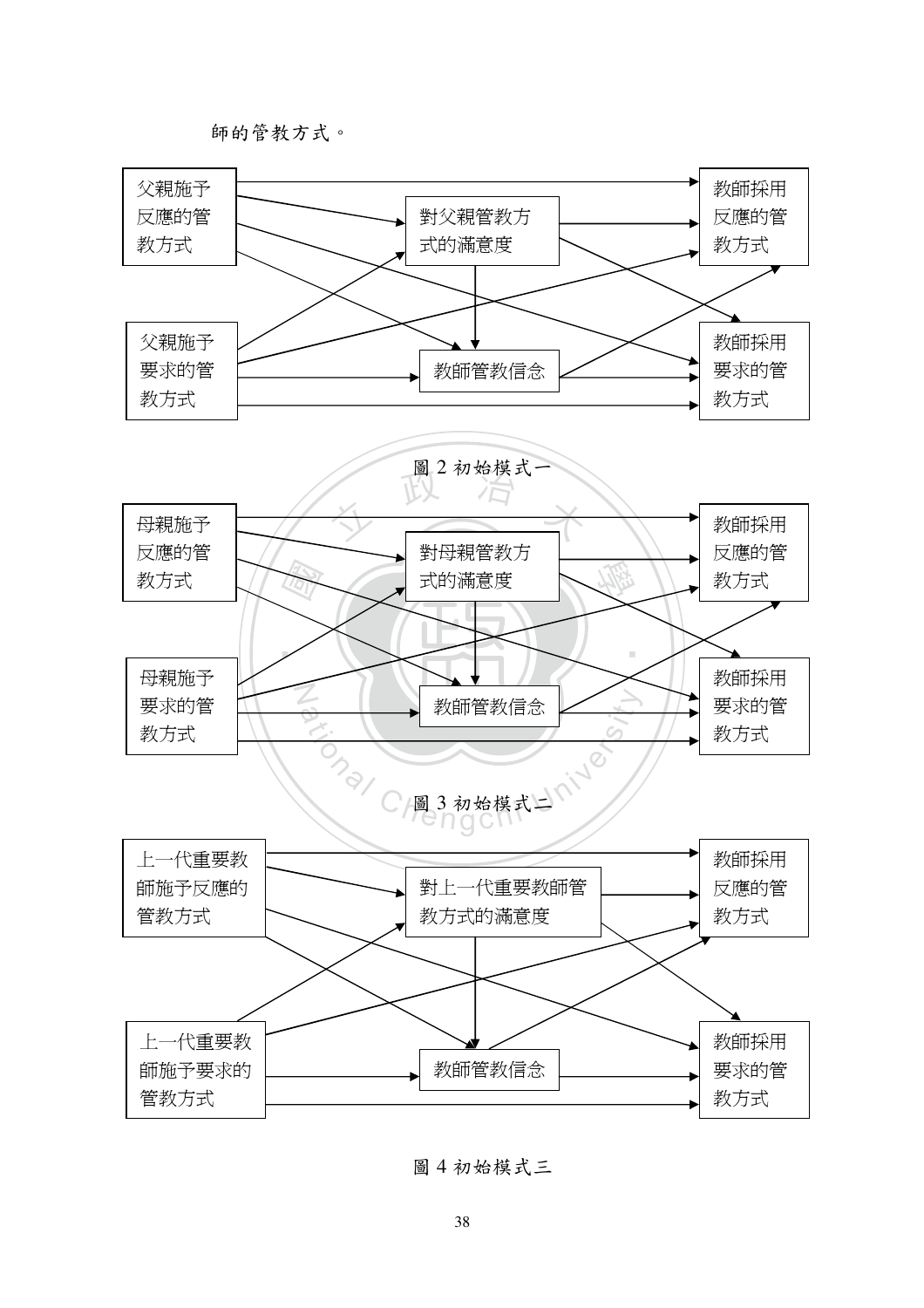#### 貳、中介變項之定義與驗證

根據 Baron 和 Kenny(1986)對中介變項的定義,構成中介變項的要 素有四:一是預測變項能顯著預測中介變項(即圖5之路徑a達顯著) 二 是中介變項能顯著預測效標變項 (即圖 5 之路徑 b 達顯著) ·三是預測變 項單獨對效標變項預測達顯著 (即圖 5 之路徑 c 達顯著) 最後,將預測變 項與中介變項同時納入迴歸分析時,路徑c的係數明顯下降或變成不顯 著,中介變項即構成。其中,若路徑c數值變小,卻仍顯著時,稱為部份 中介(partial mediation);若路徑 c數值轉為不顯著時,則稱為完全中介(full  $median)$ 



資料來源: The moderator-mediator variable distinction in social psychological research: Conceptual, strategic, and statistical considerations. Barron, R. M., & Kenny, D. A. (1986). *Journal of Personality and Social Psychology, 51*(6), 1173-1182.

研究者將之應用至 SEM 後,程序如下 (驗證程序前一步驟符合後, 才繼續驗證下一步驟,否則即終止驗證,換言之,中介效果不存在):

- (一)以 LISREL 所計算的表 14、表 19、表 24 的潛在變項間零階相 關為根據,分別驗證路徑a、b、c是否顯著。
- (二)單獨挑出所欲驗證的預測變項、中介變項與效標變項,將之建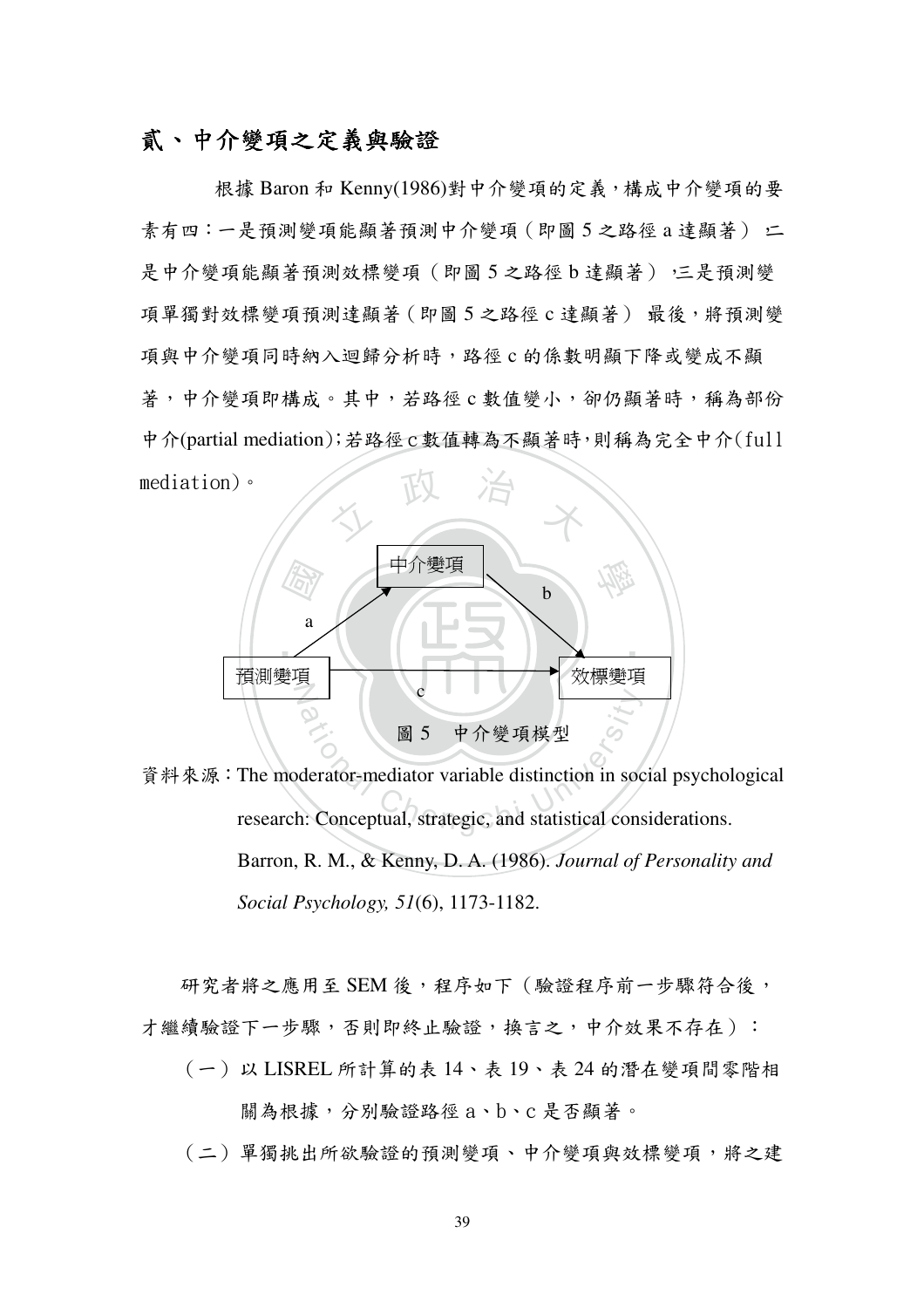立子模型, 觀察路徑 c 數值是否下降或轉為不顯著, 若是如此, 中介效果即成立。

#### 第七節 模式考驗方法

本研究根據 Bagozzi and Yi (1988)、Kline(2005)、余民寧 (2006)及 邱皓政 (2003) 等人的建議並配合本研究目的,提出以基本適配度指標、 比較適配度指標、精簡適配度指標及內在適配度指標檢定模式適配度。茲 簡要說明內容如下。

### 壹、基本適配度考驗 下

根據文獻進行基本適配度考驗 (JÖreskog & SÖrbom, 1993) 是從下 列幾個向度來評估模式是否達到標準:

一、沒有自的誤差變異;

二、誤差變異數需達顯著水準

三、不能有過大的標準誤;

四、估計參數相關的絕對值不能超過1

#### 貳、整體模式適配度 (model overall fit) 考驗

整體模式適配度指標主要是以檢定理論隱含模式與樣本資料產出模 式之間的配適程度。

ー、卡方值  $(y^2)$ :

過去評量模式的整體適配度標準都以 γ<sup>2</sup>值的顯著與否作為標 準,當所計算出的卡方值未達顯著時,即表示模式與資料之間是適配 的,然而, γ<sup>2</sup>值常會隨樣本人數而波動, 一旦樣本人數很大時, 也 些模式有可能被拒絕,因此,除了以 χ<sup>2</sup>值作為檢定的標準外,統計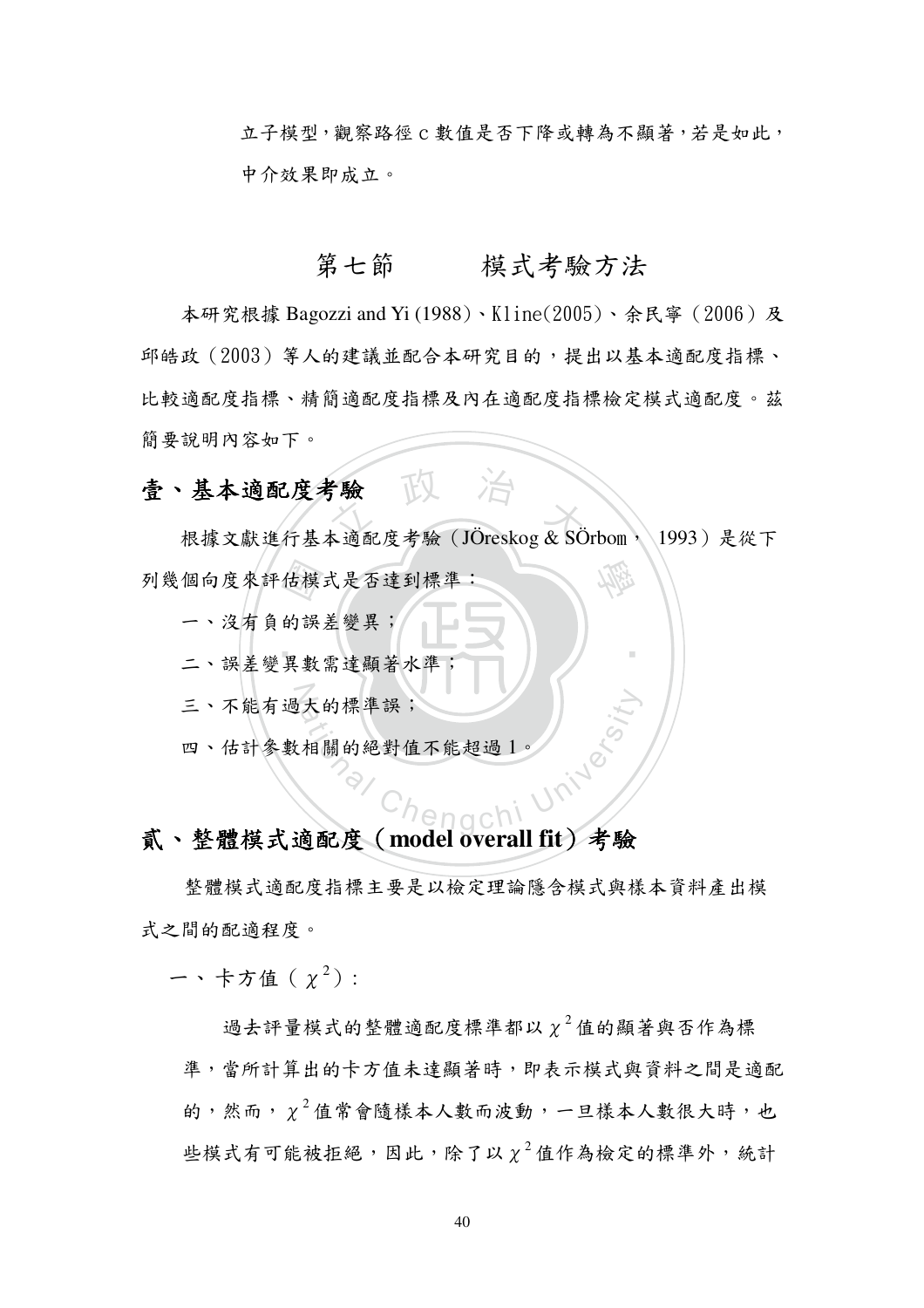學者們亦發展了一系列評量模式適配度的指標(余民寧,2006;邱皓 政, 2003; 吳明隆, 2008; 陳正昌、程炳林, 2001; 黃芳銘, 2007)。

二、適配度指數 (goodness-of-fit index,簡稱 GFI):

指假設模型可解釋觀察資料的比例,理想是.90 以上。

三、調整後適配度指數 (adjusted goodness-of-fit index, 簡稱

 $AGFI$  :

指將自由度納入考慮後所計算出的 GFI, 理想是.90 以上。

四、標準後的殘差均方根(standardized root mean square residual,<br>簡稱 SRMR):

簡稱 SRMR):

標準化後假設模型的整體殘差,數值介於 0 至 1 間, 小於.08 表<br>型適配度佳。<br>f維誤美均方根 (root mean square error of annroximation, 顔 示模型適配度佳。

‧

N 五、漸進誤差均方根 (root mean square error of approximation, 簡 稱 RMSEA):

稱 RMSEA):<br>比較理論模型與完美契合的飽和模型 (saturated r<br>度,.05 以下良好適配、.05~.08 合理適配。 比較理論模型與完美契合的飽和模型 (saturated model)的差異程

 $\pi \cdot$  CVI(cross-validation index):

測量驗證樣本的共變數矩陣與從建構樣本中複製出的適配共變 數矩陣之間的差異,該值越小越好。

#### 参、模式比較適配度 (model comparison fit) 考驗

以顯示兩個以上競爭模式之間相對較佳的適配程度。其中包括以下指 標: